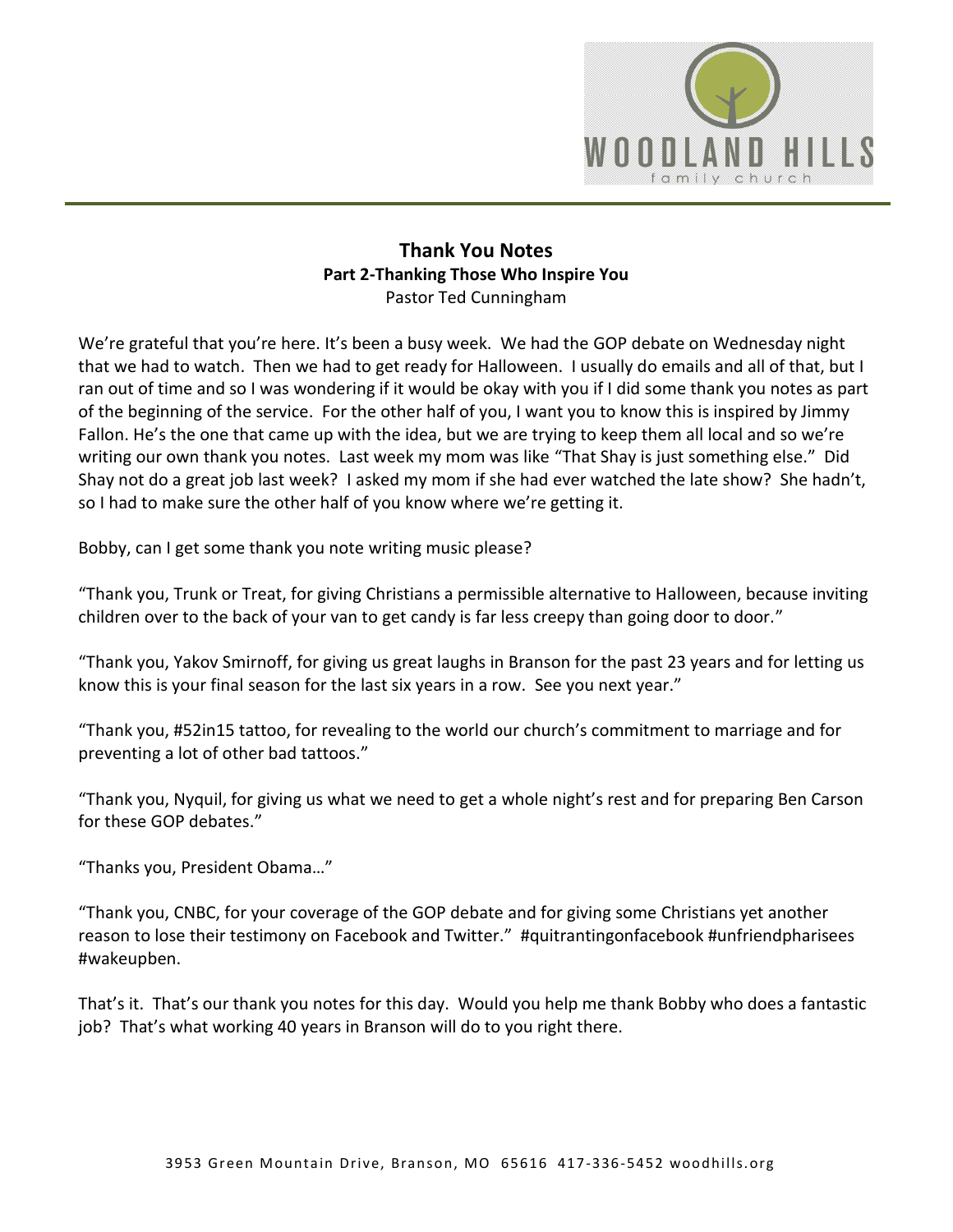We are in this series called *Thank You Notes*. If your brand new today and this is your first time, we are going through the Book of 1 Thessalonians. If you have a Bible, turn to 1 Thessalonians. If you do not, that's okay; we will have it on the screen for you.

Shay did a good job last week introducing this book. He really dealt with idolatry and the idols that creep into our lives that take the place of God and what we can do about that. He gave a great intro to the book. If you're brand new, just to catch you up quickly, this is a letter written by Paul who started the church in Thessalonica. After he leaves, he hears a great report of their faith, but he sends young Timothy back to find out what's going on and how he can help.

Timothy returns to Paul and he's loaded down with questions, questions from new, young believers. If you've studied the Bible for a while, you know 1 Timothy and 2 Timothy are books of the Bible, letters that Paul wrote to young Timothy. They are great mentoring passages, great letters written to a young pastor on how to keep going in ministry. First Thessalonians is a letter written to young believers of how to keep going in the faith.

When you read this text today – Chapter 2 is where we'll be – you'll see that he has to kind of fix some things. He's still challenging them, saying, "You're doing great in your faith, but I understand some of my opponents, some of the people that went against me while I was there in Thessalonica are talking into your ear just a little bit and I want to give you a defense for my ministry." It can be awkward teaching this, as a pastor and as a leader, because he's going to be sharing leadership principles with young believers on why he did what he did and really how they should respond to it.

Up until about Thursday, the message was called *Thanking Those Who Lead You*, but then, as you see the broader context and you see the broader application of this book, you see that we need to be thanking those who have inspired us. We need to be thanking those who have inspired our faith. We hope that it's very practical. The tone is of this book is that Paul is giving a very patient reply to these questions that they have.

I look around at our senior adults in here right now. They're the ones, first of all, that are just grateful to be here; I can just see it all over them. But when you ask them a question, they're just soft in their answer back. Not like a lot of us who are younger. When we're asked questions of opposition, we can get pretty defensive. That's not the tone here. The tone here is just this patient reply. "Let me explain to you again…"

Really, he does three things in this book. Again, he makes the gospel central – the death and resurrection of Jesus Christ. He then covers doctrine. In the five chapters of this book, he covers the resurrection, the second coming of Christ, and the nature of the scripture. He covers the power of the Holy Spirit, the trinity, assurance of salvation, and he talks about removing the idols from your life. It's great doctrine. That's the second part, but the third part is you see his application throughout this whole book. That's where we want to take you today.

The context of where we are in 1 Thessalonians 2 today is leadership. If you are leader, you can take away from this some of the marks of maturity in your life as a leader. "Am I doing this well?" "Is this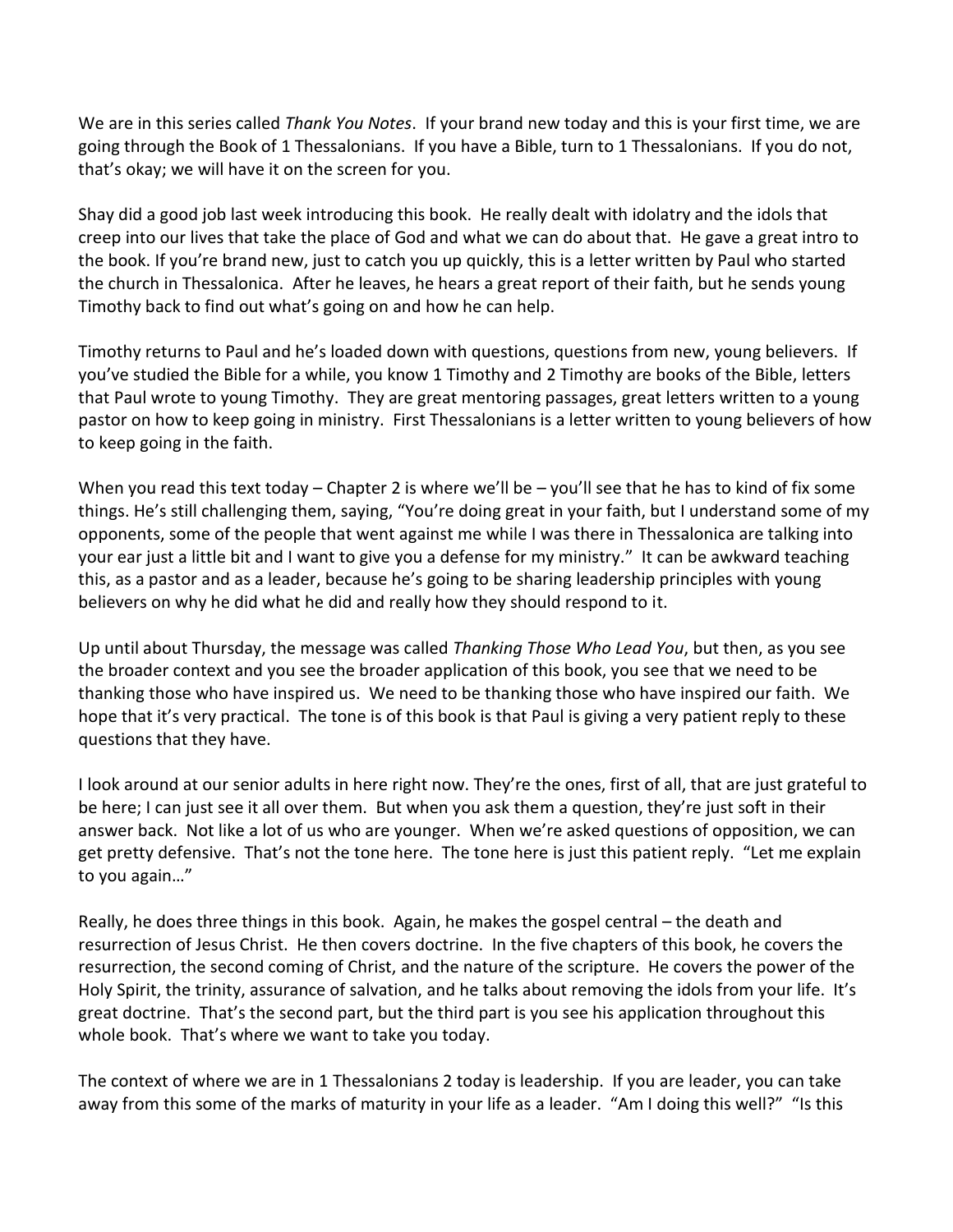something I need to work on?" "I want to make sure I'm shoring this up." If you're one who resists leadership or authority, it's a good opportunity for you to kind of step back and be like "Okay, what do I have to learn from God's word today."

As I was studying this week… I've been hearing a lot about this morning talk show. People have told me I have watch it so they can get my thoughts on it, so I said I was going to watch it. I have to be honest with you. Five minutes in, it was sad. I wasn't mad or angry; I was just profoundly sad at these women and what they were saying. Now don't try to figure out what show I'm talking about. It's a bunch of women sitting around a table and their sharing their point of view. Throughout the show, I kept hearing…. There's a bitterness and there's a tone. At first, I was thinking *Who hurt them?*

But then one of them said this and this makes sense of the rest of the show because it painted a picture of their entire worldview. One of them said with passion, "I don't want anyone telling me what to do." That's it right there. Before we judge them, have you ever felt like that? Will any of you go into work tomorrow thinking *I don't' what anybody telling me what to do*? Do we have any Link Year or Institute students here? Do you ever want to look at Adam like *You ain't telling me what to do*? We do.

I raised two two-year-olds. This was their mission statement through the twos and threes. They put this on little inspirational quotes up on their wall with people surfing and climbing mountains. This is why we have parents. Parents are supposed to discipline this out of a two-year-old. As soon as this lady said I don't want anyone telling me what to do, I thought *Well that's what two year olds and criminals say*. Then you know what the crowd does? They start applauding and cheering. "I am my own person."

Let me just break it down; I'm going to paraphrase it. "I don't need God, I don't need you, I don't need civil government, I don't need anybody and I am the one." We all have been there. This was the bottom line of Shay's whole message. You, me, I'm it, you're it; you don't need authority.

## So let's start to give context to 1 Thessalonians 2. Let's look at Hebrew 13: 17. *Have confidence in your leaders and submit to their authority, because they keep watch over you as those who must give an account. Do this so that their work will be a joy, not a burden, for that would be of no benefit to you.*

I love authority. I don't like being the one in authority, I really don't. My personality goes that way, but I was raised by rules based parents, so it's the message written on my heart. I know the dos and the don'ts. I like to know the structure of any program I'm in. I was one of the few kids… I went to Liberty University and they had something called *The Liberty Way*. It was the manual you read for all the things you were going to do to obey the rules. I was probably the only student at Liberty that actually read it from cover to cover.

I want to make sure I'm following the rules, but it's all different when you're the one who sets the rules. And all the parents know what I'm talking about if you have that personality that loves to conform to structure, authority, and rules. For some of you right now, you know the struggle. There's a little bit of a struggle in your soul right now and you're thinking of some people in your life that have done you wrong and as we talk about leadership today, you're thinking you will never find gratitude in your soul towards a particular person.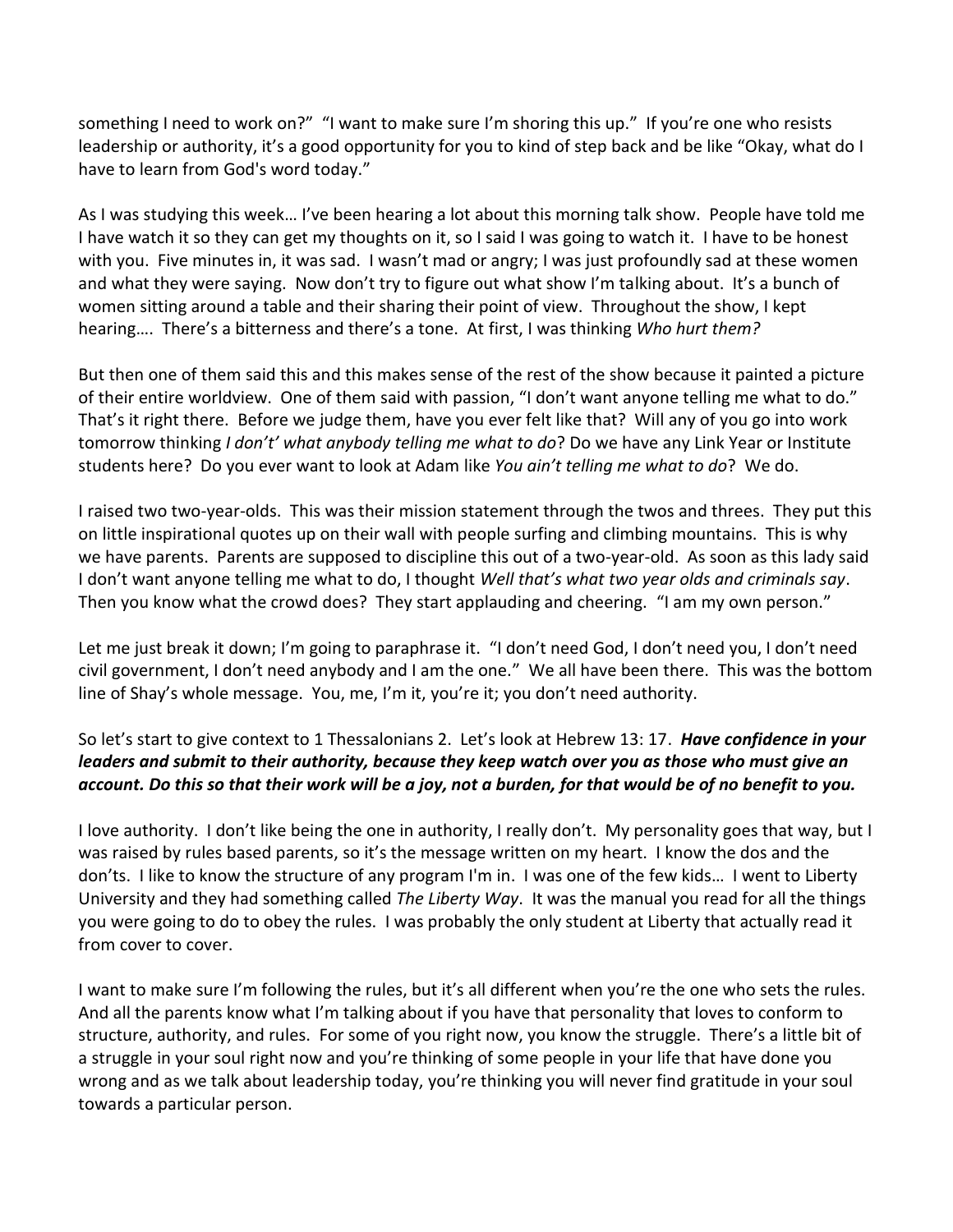Here's what we know. There is good and bad authority, but submission to authority is a mark of maturity. Disobedience and rebellion are marks of immaturity. But that person who submits to… And we all submit. Some of you submitted down Shepherd of the Hills today when it went from 45 mph to 35 mph. Some of you didn't, but a lot of you did. You know right where it is; right there before Pierce Arrow. And your frustrated, but right at that moment, you were submitting to authority. Those of you who didn't, you're here today and the invitation is at the end of this message and you've got some repenting to do. But in the home, I submit unto the Lord. Amy submits unto me. The children, when they want to, submit unto us.

Submission is not "I've made it to a point now in life that I don't submit to anyone." No, that's not how it works. Here's what we know from the scripture too. Respect for authority begins at home. To piggy back a little bit off of Shay's talk last week, he shared the Ten Commandments. We looked at "I am the Lord your God; have no other gods before me. Don't make anything that looks like me." And then it goes on to say "Don't mess with my name, don't mess with my day. Honor your father and your mother." We went into Exodus 20: 12. "*Honor your father and your mother, so that you may live long in the land the LORD your God is giving you."*

Again, it always comes back to those first two commandments. Love the Lord your God. You are to love the Lord you God with all your heart, soul, mind, and strength. *Hear O Israel, the Lord our God, the Lord is one.* There is a God. He is the only God. He is our Lord. So he's giving you this land and in it now if you have a problem with any of those last eight commandments, you have to go back to the first two because that's where the problem really lies. If you have a problem with submitting to the authority of a parent, if you have a problem respecting the authority in your life, you have a deeper issue.

That's what I tell young people all the time when they ask me about dating... What's the number one question I always get about dating? The very first question I get about dating is what age should we allow our kids to start dating? I tell parents that's not the most important question they should be asking. Age is not the most important question. The most important thing to be teaching our children is not to date someone who does not respect mom and dad. It starts there. That's because then curfews and age and all of the other strategy involved with dating flows from does the boy you're interested in, the boy your crushing on right now respect his parents? If he does, that's a good check; let's pursue that. If he's putting down mom and dad, if the language he uses about his parents isn't good, boy I'd be careful.

Do you know why that's important? That's because you want to date and marry someone who can keep a job. If they don't know how to respect their parents, they can't keep a job. Mom and Dad are just a figure in their life for just a little while, but then they're going to go to college and there's going to be a different authority and then they are going to go to their job to a different authority. It's all authority. So watch how they treat Mom and Dad because respect for authority begins at home and that gives you so much of a picture into their soul.

Here's where we are going to jump into 1 Thessalonians. The whole context of 1 Thessalonians 2 is on leadership and on Paul's authority as an apostle. Why Paul was in Thessalonica in the first place, what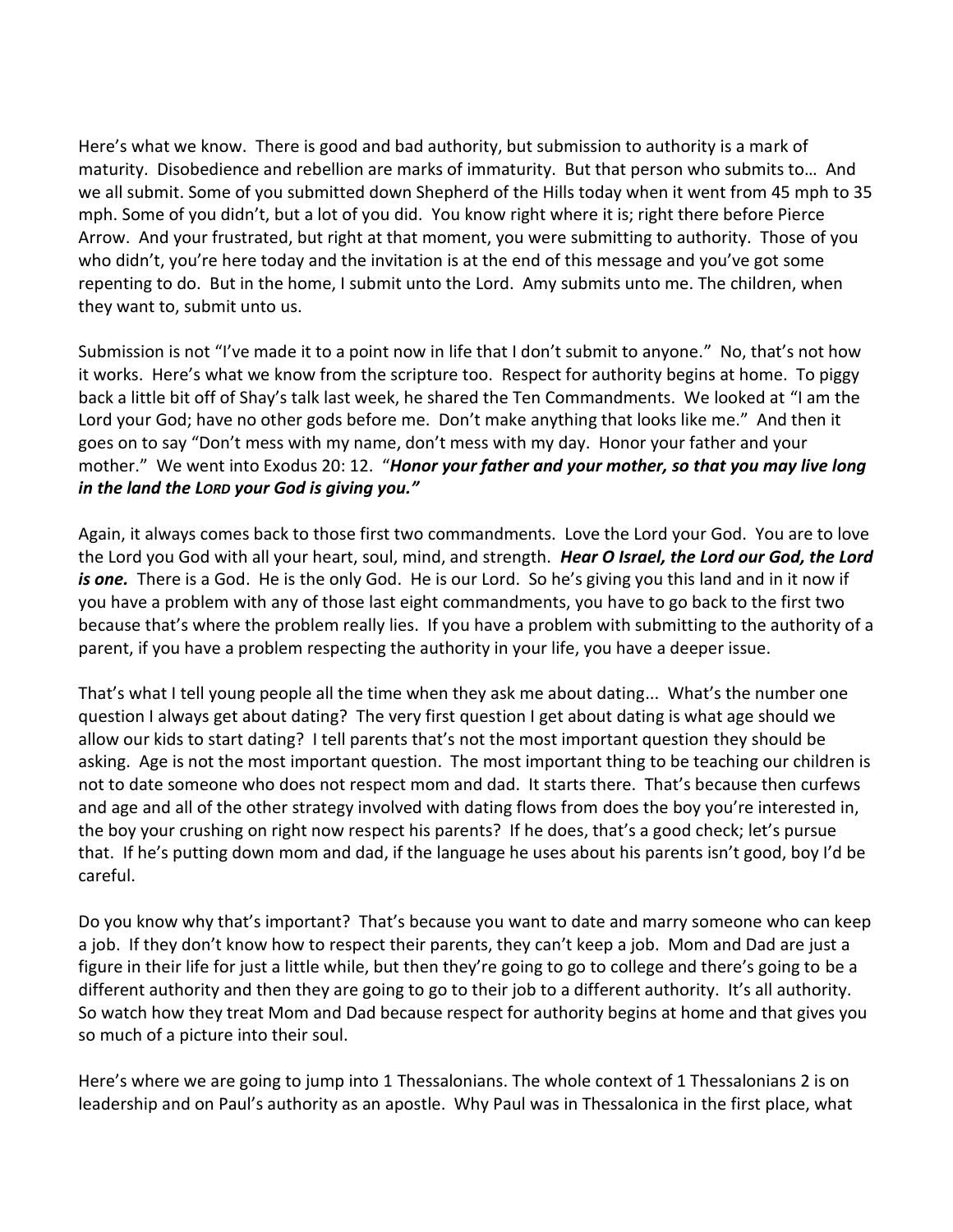he did while he was there… All of it's being called into question. There were Jews that were raising up these questions. "Are you sure? Paul's not even here anymore. The founding pastor doesn't even come back; he sends an associate? Does he even care for us?" Here is what we know and what we are going to see in this text.

### **Good leaders leverage their authority for the benefit of others.**

So if you're taking notes, this is also a good primer for a presidential election. Sometimes leaders can have this problem where they get into it for the money. Leaders get into it for the power, they get into for the prestige, they get into it for the next promotion. But a good leader, a great leader is constantly aware of the needs around him and he seeks to leverage the authority, the power, the money, or whatever it is that comes with his position. His desire is to use all of that to be a blessing to other people.

We will jump in to Verse 1. *[1](http://www.studylight.org/desk/?q=1th%202:1&t1=en_niv&sr=1) You know, brothers and sisters …* So he's speaking to the believers, these young, baby Christians in Thessalonica. *…that our visit to you was not without results.* They came to faith. They placed faith in Jesus. *[2](http://www.studylight.org/desk/?q=1th%202:2&t1=en_niv&sr=1) We had previously suffered and been treated outrageously in Philippi, as you know, but with the help of our God we dared to tell you his gospel in the face of strong opposition.*

So many of us are here today because leaders chose not to give up on us. Leaders were being attacked from all sides. There was persecution and opposition. There were people who would have loved to see this church or this leader or this ministry go down, but they stuck with it. I think this is a test of leadership. If when it gets tough, a leader quits, I think you have to ask if it was about the leader or the people. But if you find a leader who goes… I've been around some leaders that I have sat there and watch them be attacked. There is a reason they are now awaiting to be attacked at 50 and 60. I don't have the stamina to put up with what they are putting up with. But these leaders kept going and kept going. Do you know why? It's because it was about people; it wasn't about them. They were willing to risk everything because of their desire to care for people. He's kind of telling the Thessalonian believers that because of this opposition, he was able to get to them. He didn't stop, he didn't quit. Beatings didn't get him down and imprisonment didn't keep the gospel from going out. If anything, for those who are called by God, it is fuel to keep moving forward.

*[3](http://www.studylight.org/desk/?q=1th%202:3&t1=en_niv&sr=1) For the appeal we make does not spring from error or impure motives…* You can see these are some of the questions that young Timothy is bringing back to them. They were trying to figure out why he came to Thessalonica in the first place. *…nor are we trying to trick you.*They weren't trying bait and switch, they weren't trying to say one thing and do another. *[4](http://www.studylight.org/desk/?q=1th%202:4&t1=en_niv&sr=1) On the contrary, we speak as those approved by God to be entrusted with the gospel. We are not trying to please people but God, who tests our hearts. [5](http://www.studylight.org/desk/?q=1th%202:5&t1=en_niv&sr=1) You know we never used flattery, nor did we put on a mask to cover up greed…* It wasn't about trying to get money. And then he gives a clear explanation about what he did. …*God is our witness.*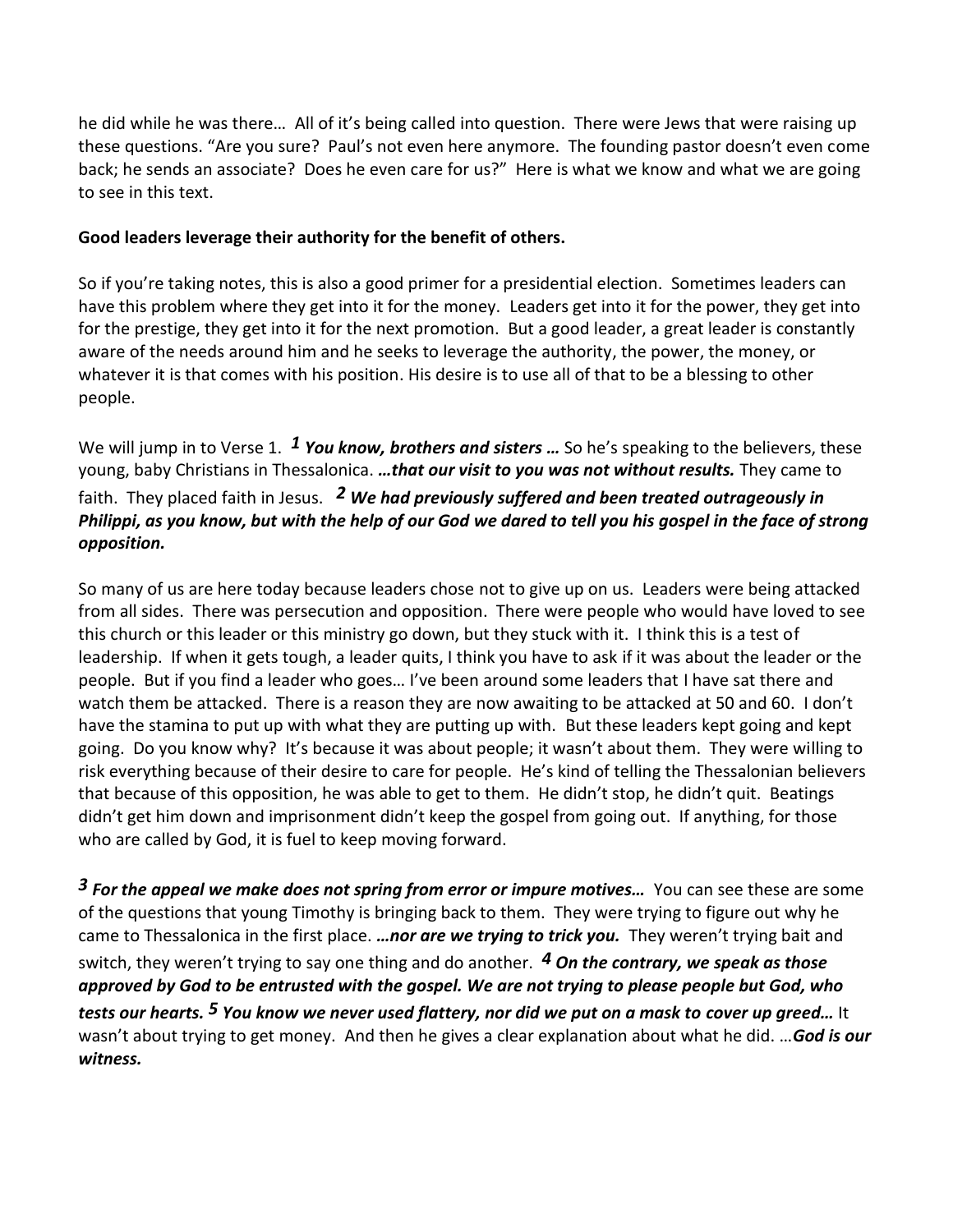*[6](http://www.studylight.org/desk/?q=1th%202:6&t1=en_niv&sr=1) We were not looking for praise from people, not from you or anyone else, even though as apostles of Christ we could have asserted our authority.* They didn't assert their authority, but instead they leveraged it. They took all that God called them to do, all that they put up with in that process, and they brought it because they cared for them. And that's the next big idea as we go into Verse 7.

### **Good leaders care about people.**

Good leaders care about people. The desire is the people. In the next year of debates and politics, you are going to see this get lost. I want the ear of the candidate who cares for people, talks about people. That's why we listen to the leaders who use personal stories. They don't just talk about the people of their state; they talk about a specific couple they talked to that week… They are getting into the lives of people. That's exactly what Paul does now as he comes into Thessalonians. He uses one of our favorite word pictures of a family to describe how much he cared for them while he was there and how much he still cares for them. That's why he is so excited to get this report back from Timothy on their faith.

## *[7](http://www.studylight.org/desk/?q=1th%202:7&t1=en_niv&sr=1) Instead, we were like young children among you.**Just as a nursing mother cares for her*

*children, [8](http://www.studylight.org/desk/?q=1th%202:8&t1=en_niv&sr=1) so we cared for you.* He starts with a mom and how much a mom cares for her children. I know Amy Cunningham cares for the physical, emotional, relational, nutritional, and financial… all of the needs of our family. I was thinking week that I wanted a good illustration for Bonnie Cunningham because my mom cared and continues to care for me. "How did she care for me, Lord? What illustration can I use this week that would show the desire my mom had to care for me and why she was a great mom?" She bawled through the whole first service. We all took a moment to just look at her and watch her cry for a few seconds.

In 1990, I got my driver's license and needed a car. We went to a lot that had this huge selection; there were about eight cars to pick from in Oswego, Illinois. It was a used car lot. My dad walks over to this smokin' awesome car. It was a 1984 Mercury, Marquis downsized. It was blue. It was owned by a 90 year-old man who had just passed away. He smoked cigars. When I opened the door, it hit you in the face. I sat in the passenger seat because my dad has to drive it.

We're driving down the road and I'm coughing; it had a strong cigar smell. He was sure we would be able to get rid of the smell. So we bought the car for \$1,900.00 and we got it home. I told my mom I loved it and that it would work fine and get me through high school, but I said "It has the strongest cigar smell. It's very bad!"

My mom said, "Oh, do you know what you need to do? You have to eat an apple and throw the core in the back seat." I asked her why and she said, "Because apple cores absorb smoke."

I wasn't sure about it, but I decided to go with it. So I would get in the car everyday, eat an apple, and throw the core in the back seat. After a couple of months, the floor and everything is full of apple cores and it still smells as bad as it did the day I bought it. Has anybody here ever heard that apple cores absorb smoke? This was before the days of Pinterest.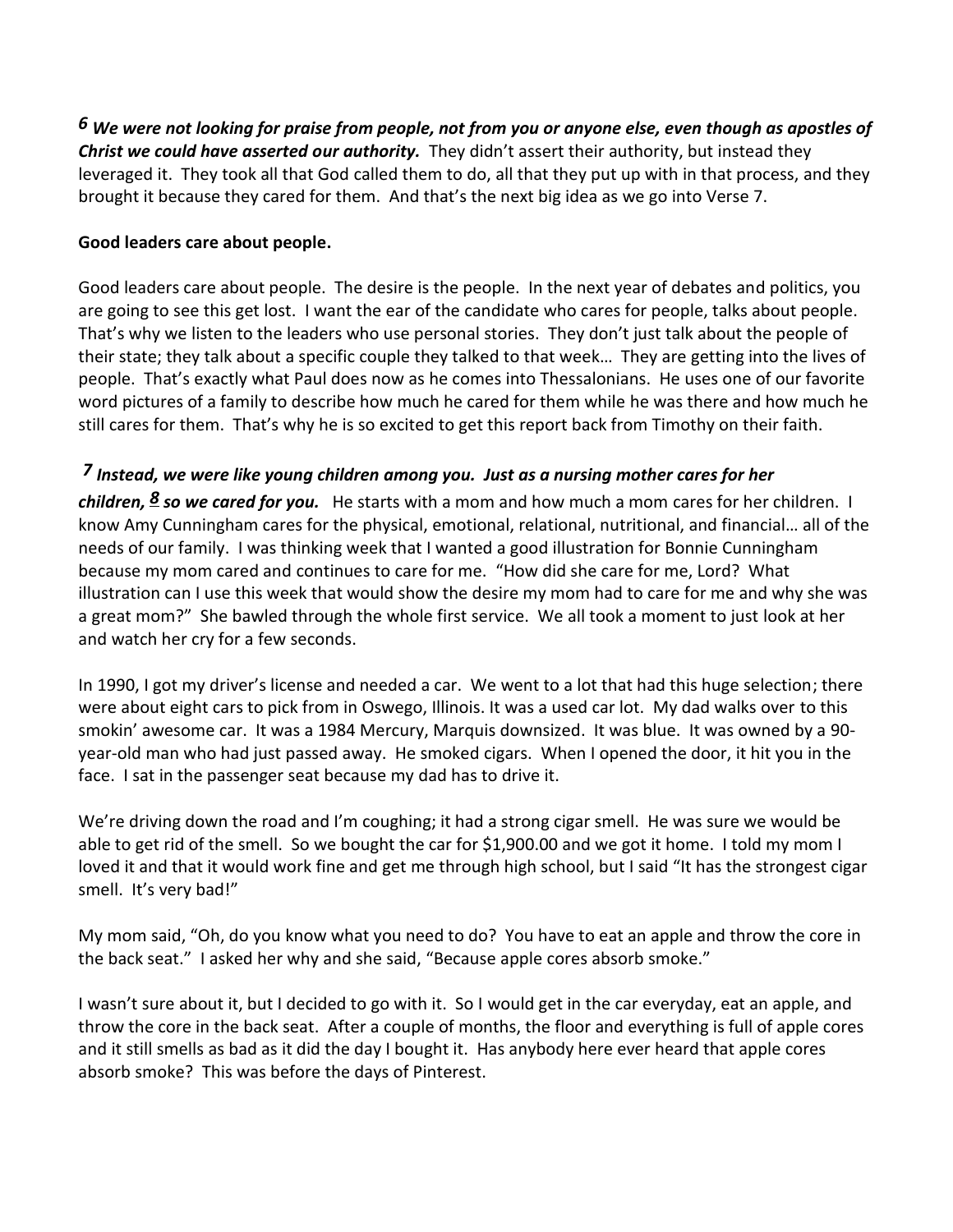So as I'm driving this week, I'm thinking about how my mom was trying to help me get the smoke out of my car. I'm at The Landing and I'm getting ready to make my turn to go through the roundabout and all that and right in front of the Bass Pro Shop, the Lord tells me "Ted, 25 years later, I think it's important for you to know this. That was you mom's way of getting you to eat an apple every day."

Have you ever had moments like that with your parents 25 years later? Your like "What?!! I fell for that?!!" I started to get all worked up and I was going to call and lay into her, but then I thought *That is deceitful and brilliant all at the same time.* So before you judge my mother, you moms who are sneaking everything into the brownies today like zucchini and spinach… You learned that from your grandma, but she wasn't sneaking in that kind of vegetable, I can tell you that. Flaxseed in the pancakes? Amy, like a lot of moms in here, cares about the health of her children. I told my mom she did everything she could. She goes "You kids loved Nutter Butters and Ding Dongs. To get you to eat healthy was a lot of work."

My 10 year old has these certain food groups that he likes and it's burgers, grilled cheese, and macaroni and cheese. And when they bring out non-Kraft macaroni and cheese, there is a revolt. I mean there is like a rebellion at our table. "What is this?!" It is four-cheese mac and cheese with crumbles on it; it's gourmet. He wants no part of it; he wants the crumbs off of it. At 10, I'm done picking the little crumbs off the macaroni and cheese. He is going to learn to eat it. But you're also going to need to learn to eat vegetables not hidden in things.

Is there a leader in here that understands the parallel? We have to share with our children, with those that God has placed us in leadership over. We have to say and do things and we are met with "I don't want anybody telling me what to do. I will eat what I want."

Paul uses this beautiful example of a nursing mother caring for her children. He's saying this is how we cared for you when were among you. We didn't just come in and preach. That's what he gets into in the next verse.

*Because we loved you so much, we were delighted to share with you not only the gospel of God …* So "yes we declared for you the death and resurrection of Jesus. We explained all of that to you." …*but our lives as well. [9](http://www.studylight.org/desk/?q=1th%202:9&t1=en_niv&sr=1) Surely you remember, brothers and sisters, our toil and hardship; we worked night and*  day in order not to be a burden to anyone while we preached the gospel of God to you. "We didn't want to be a burden so we had jobs that provided for our physical needs so we could continue to proclaim the gospel and to care for you. That was our desire. We wanted to invest and to give into your life.

*[10](http://www.studylight.org/desk/?q=1th%202:10&t1=en_niv&sr=1) You are witnesses, and so is God, of how holy, righteous and blameless we were among you who believed. [11](http://www.studylight.org/desk/?q=1th%202:11&t1=en_niv&sr=1) For you know that we dealt with each of you as a father deals with his own children…* How does a father deal with children? We encourage them. We comfort them when the fall, when they get hurt. When something happens, I want to comfort my children. *[12](http://www.studylight.org/desk/?q=1th%202:12&t1=en_niv&sr=1) …encouraging, comforting and urging…* Sometimes we dads spend too much time on the urging. We think if we just urge them enough we wouldn't have to do as much of the comforting. If they would just learn.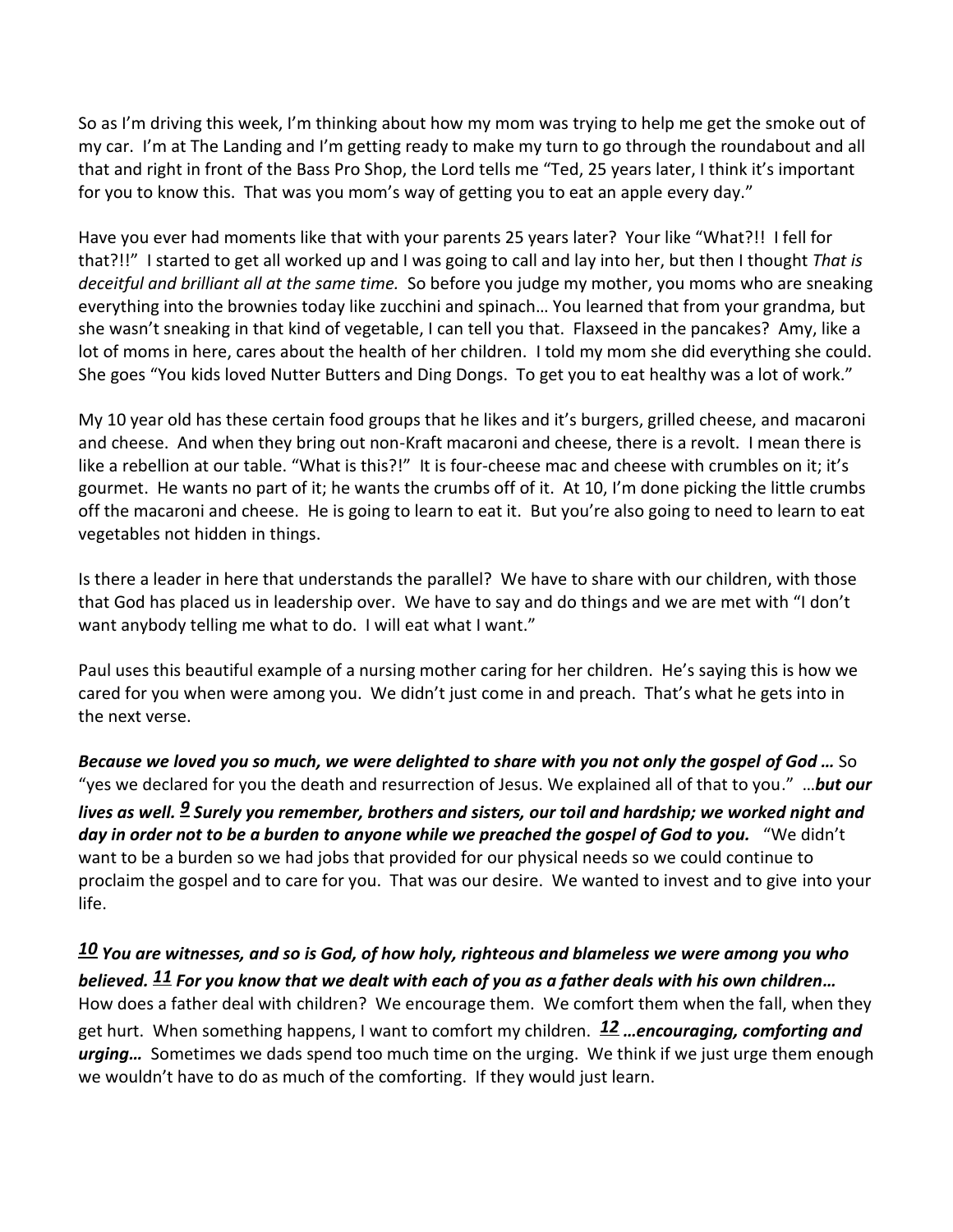### A good dad encourages, comforts and urges his children. …*you to live lives worthy of God, who calls you into his kingdom and glory.*

"Son, I'm telling you this, I'm encouraging you, I'm sharing this with you; I'm constantly reminding you of this for a purpose. I want you to live a life worthy of God and the calling he has placed in your life. So I'm going to keep doing this."

How many of you would say amen to this? Parenting is the hardest thing on the planet. Your like "Well, but then they leave home." Let me tell you, I've talked to a lot of empty nesters who… yes they enjoy date night every night, but they are still parenting adult children. I'm not talking about giving them rules to live by and all that, but a relationship with your children even after they leave home is challenging. It can be discouraging. I believe you still encourage, comfort, and urge. We are still called…

I have to say this to parents because I've been talking to some folks my age with kids the age of our kids. I talk to people who have such high expectation on the grandparents. Let me just see a show of hands. My parents aren't in this service; we can talk however we want. You say, "Ted, honestly, my folks are living here in town (or they don't live in town). I think sometimes I put too high an expectation on my parents as grandparents when it comes to my children." I do and I've talked to a lot of people who have.

Can I ask the grandparents in here? You say, "With adult children and grandchildren, for all the blessings there are, there are challenging and difficult times." Can I tell you what adult children want from their parents? I've asked people that have told me this is right. We want our parents to be stronger than us. Still at 41 years old, I want 68-year-old Ronald Cunningham to be stronger than me. I want to be able to go over to my dad's house and be able to share with him and to hear my dad be one in my life who encourages me, comforts me, and urges me. "Way to go son. You did that well. Good job."

Some of you are like "Ted, we've got our kids and we get together every now and then" and I know it can be difficult, but still be the one who leads in the home even though it's a new kind of leadership. We will get more practical in just a bit.

### **Good leaders prioritize God's word.**

I'm learning this as a dad. I don't want to be a leader in a home where I'm constantly just giving my opinion. I want to point my kids back to the scripture as often as I possibly can. I remember when we thought, years ago, that God was calling us to another ministry in another part of the country. We were looking at houses in this city and talking about it. The kids were loving it until they figured out we were actually looking to buy one of the houses. I remember the kids telling us… They were like six and eight. I remember them telling us they were not moving. I told them we might be and tried to explain. "I didn't know this was part of our… No. We are not leaving Branson!" They are giving me this clearly.

Then I said 'What if God calls us here?" I could see both of them were thinking, *Ohhh, he threw the God card out again; I knew he was going to do that*. It was neat to watch them wrestle with that in their soul.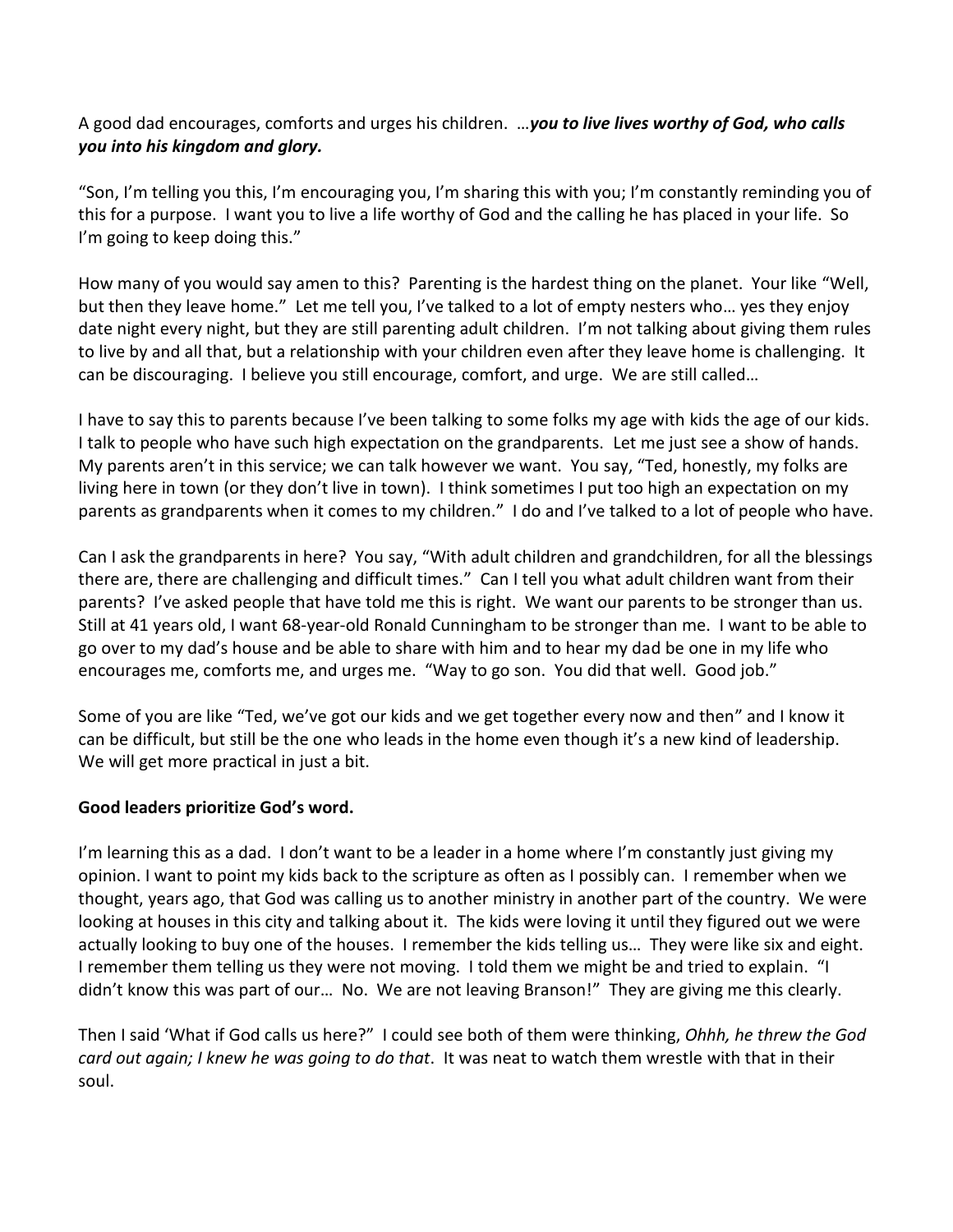Mom and dad, this is the secret to our success. We put it back to God's word. We bring them back to God's word. We remind them of what the scripture teaches. My kids will argue with me way quicker than they will argue with God. We point our children to Jesus rather than to us.

Watch how Paul… Now remember, this is a dad giving a patient reply to new and young believers.

# *[13](http://www.studylight.org/desk/?q=1th%202:13&t1=en_niv&sr=1) And we also thank God continually because, when you received the word of God, which you heard from us, you accepted it not as a human word, but as it actually is, the word of God, which is indeed at work in you who believe.*

Can I encourage with application today as we get specific and we drill down? I want to talk to you about this thing called the gratitude list. I want to talk to you about listing all the people who have inspired you, have inspired your faith, have challenged you, comforted you, encouraged you, urged you, and who cared for you. It maybe something that happened 30 years ago that you remember as you begin to write your gratitude list. You start writing down every person and everything.

I do this a lot when I'm thinking about stories for sermons or books. Something will hit me from my childhood and I'll feel like I need to call my dad right away, and I don't need to give him this list of everything he did from the time I was 10 to 20, but I can ask him if he remember when I was 12 and this happened and he did this? Dad, thanks. It's that simple. Do you want to interrupt your parent's day? Do you want to mess with your parents? Do you want to put your mom on the floor in tears? It works every time. You begin to write down and think through how you were cared for, comforted, encouraged, and urged, and how your faith grew as a result of this very moment in time.

Two weeks ago, I took my daughter and my mom… I had an event in Naperville, Illinois. I took the event because of it being in the place where I was born and the place where my mom grew up. I spent my days there. I'm in that very sentimental stage of life where I'm thinking through everything. It was one of the most gratitude-filled trips I've had in a very long time.

We landed in O'Hara and we rented the car. The first place we drove to was Grandma Mary Janes house. This is her house and this is her next-door neighbor. This house is 120 some years old. It has renters in it. My grandmother passed away last February. Corynn is our sentimental one and that's why I took her on the trip. My mom and I were just sitting there. The stories just started flooding back. I got stories from the kitchen inside that front door of my grandma's house. She spoke the words of Jesus over me. She would pour a cup of coffee in that little Corelle cup. You know what I'm talking about; it had that little brown pattern around the top. And she had the Folgers coffee; it was always Folgers. I bought her Maxwell House one time and she didn't like it. Then in the good seasons, we sat out front. I thought this was a great moment. There was always an American flag flying outside my grandma's house in every season. The Dupage River is a little ways from there. We were just telling story after story and we were just full of gratefulness.

Where did we go to next? We went to the cemetery because when the Cunningham's want to party, we go to the cemetery. This is the grave of my grandfather. He put them in the home we just saw. He passed away in 1980 and I was six years old. I don't have a lot of stories about my grandfather. I don't have words that he spoke over me and stories from sitting on his lap. I don't remember any of them. I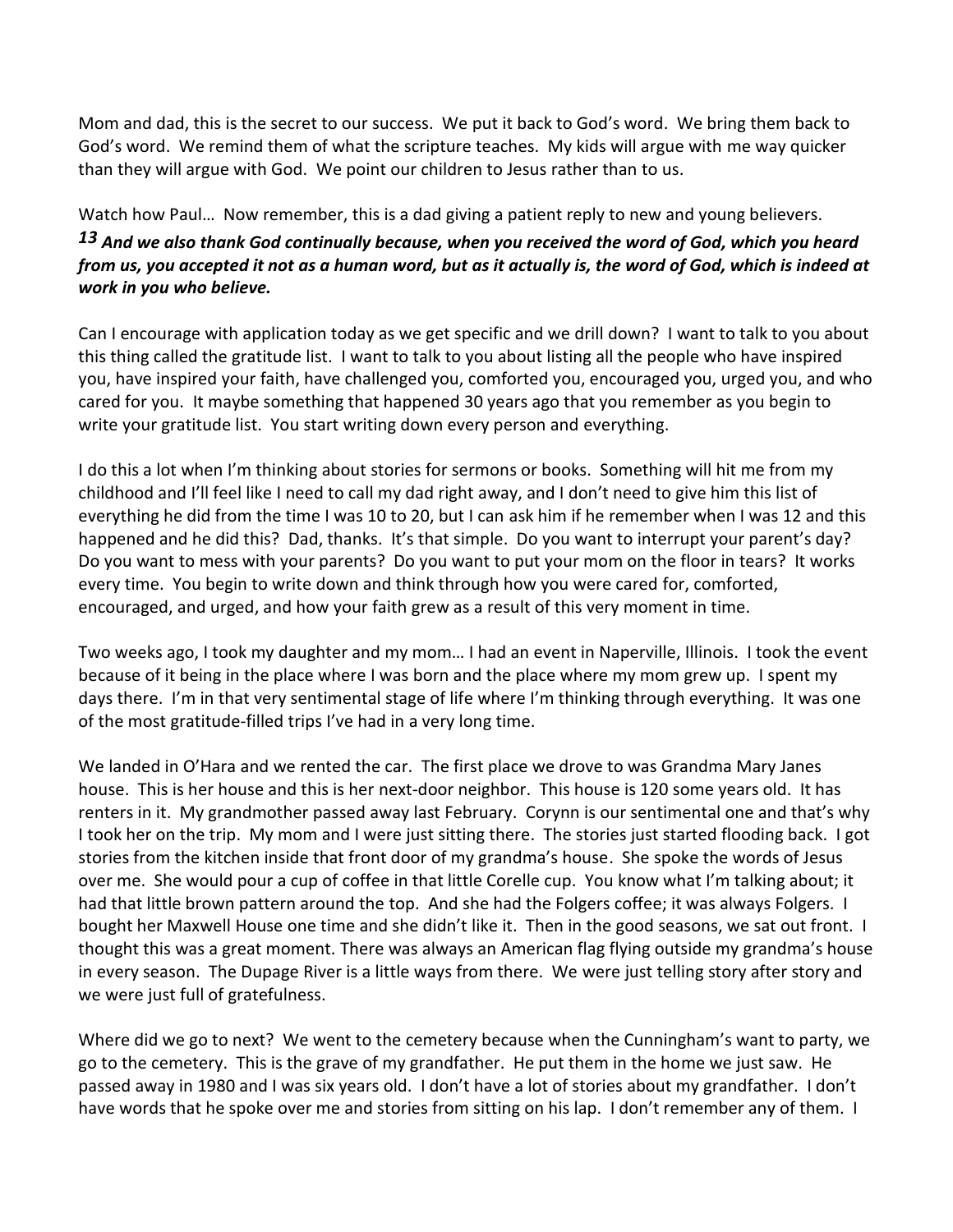don't have any memory in my head of being with him although I was with him quite a bit for those first six years. But as I stood there over his grave… I know you've heard pastors say you should never visit a grave because those people are no longer there. To me, that's kind of weird because I don't go there to talk to my grandpa. I go there just to be grateful, to be reminded. My grandfather served in World War II and I'm standing there over his grave.

Here's my gratitude list. I'm here because of him. I have his DNA in me. When he was just a boy, he signed up, fought the Nazis, and saved millions of lives, including mine. Then I thought how I'm able to stand up and preach because I don't live in a communist country. I'm able to stand up and preach without fear of someone coming in today and arresting me. I'm grateful for the sacrifice of my grandfather.

My mom know everybody. She knows first names and last names and middle names of her first cousins, second cousins… She had 38 first cousins. As we walked around, I was trying to figure out where I wanted to be one day. I asked mom where she wanted to be.

Then we come up on this next site. This is Edward Sieben. Edward was the first Naperville resident who died in Viet Nam. My mom went to school with him and his siblings. She came upon the marker and started telling me the story and we stood there for a second, just grateful again for the sacrifice of so many people made for our freedom.

The next day, I had an event and my brother still lives up there. He came to three of the four sessions that I did. This is a picture of my brother, Andy Cunningham. I gave him the book *The Power of Home* that came out in September and he's reading about himself from my perspective. He's reading it and he's laughing. He's going "Ted, I can't believe you put that in the book." I told him that is why you should treat your younger siblings well. You never know how life is going to turn out.

Sitting there watching him read the book, my gratitude list towards Andy Cunningham started to grow. He's the hardest worker I know. I'm inspired by his hard work. I'm inspired by how in a neighborhood growing up, no one was allowed to beat up on me. He was the only one allowed to beat up on me. He never allowed anyone else to. He was my defender and my protector. He's four years older than I am. Story after story kept coming to mind and I was grateful to be able to hug my brother at the end and say "I love you, I'm grateful you're my brother."

I've had people tell me "Oh, you don't know my parents; I cannot say thank you." You can say thank you to your mom for giving birth to you. You can start that simply. I had someone at camp, years ago, tell me "You don't know my parents and I'm never going to say thank you. They are the weirdest, wacked out people on the planet."

I said, "Send them a note, thanking them for giving birth to you. Let's start that simply and see if God can begin to grow something in your heart."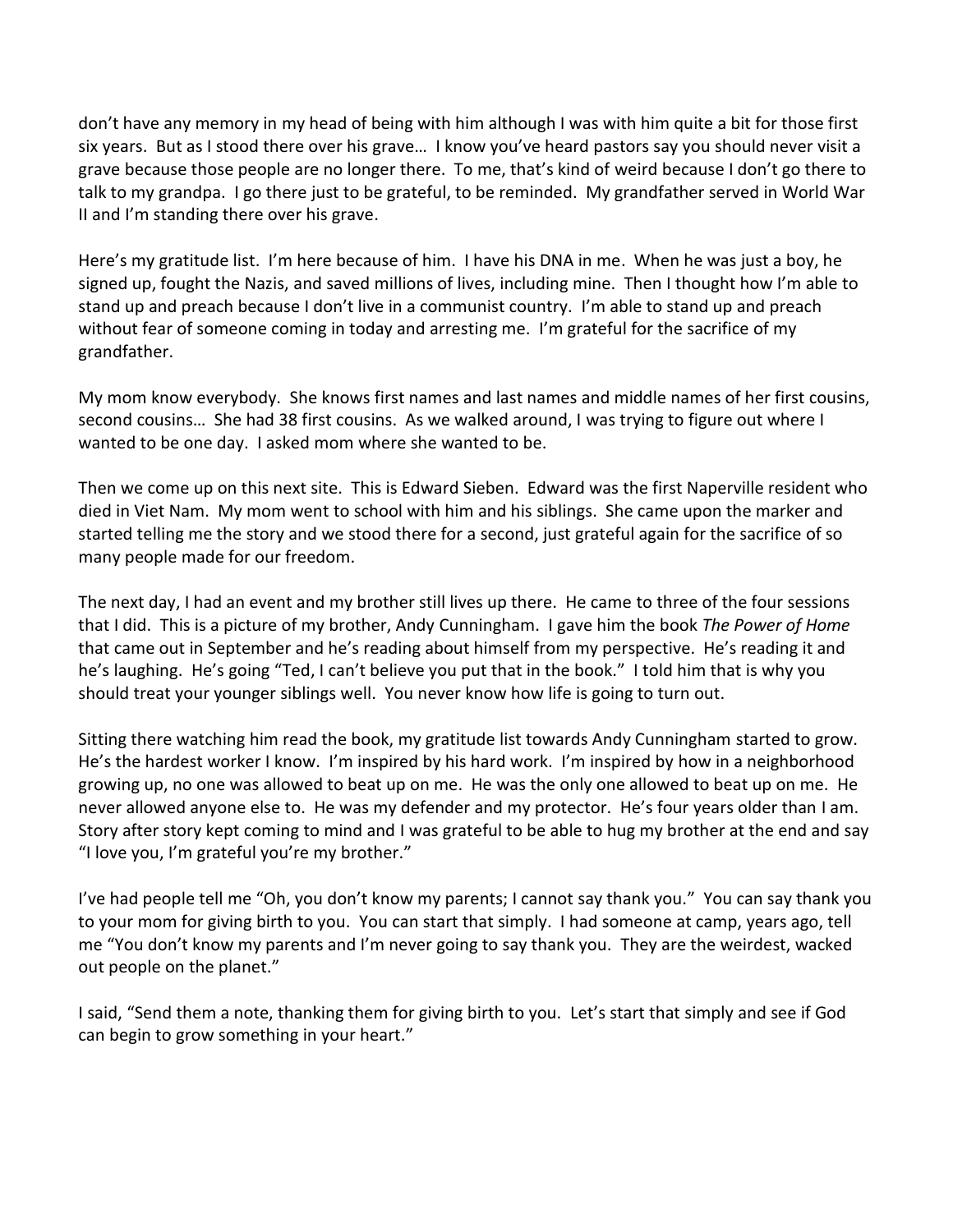I came back here that weekend and I stood in the back. I love that the last two weeks I've been here, but I've not been preaching, and I love attending Woodland Hills Family Church. I've asked the elders "If you ever fire me, can I please still attend Woodland Hills Family Church?"

My kids don't care if I'm the pastor here, but they don't want to leave Woodland Hills Family Church. I stood in the back and I took this picture. This is what you all look like with the back of your heads. I just said "Thank you, God for this group of people that gather each week. Thank you for the people that you're reaching through this church." It's always part of my prayer "Please do not let us screw this up," because we are faced with challenges here.

Last week was our largest non-holiday attendance in the history of our church. We had 1,788 people on this campus. You felt it after the last service in the parking lot last week, didn't you? I was in the parking lot with you trying to get to Tulsa. It's that moment... We have to practice Christian love every single Sunday in the parking lot. This is just a side note, but to be Christian, you only have to let one car in. Can I just say that? I'm out there as one of the pastors wondering how many cars I have to let out. And the guy behind me is getting frustrated at me. Then there was a tour bus here and we're all trying to get in front of the tour bus. But I'm grateful for you.

Now the last picture. I'm grateful for this kid right here. His name is Jameson Brawner. I love this kid. He made a mistake a few weeks ago. He came to me… He's one of the most diehard Cardinals fans you'll ever meet in your life. He came to me and said, "Hey, I'll make a bet with you, Ted." Then I sang him the Devil Went Down to Georgia song. He said, "If the Cardinals win the World Series, you'll have to preach in a Cardinals' jersey." I told him I would take that bet.

Then he said, "If the Cubs get into the playoffs, I will wear a Cubs' shirt on Sunday morning." What a privilege and an honor that is. The joy after taking that and then the joy of giving Jameson his Cub's shirt… Look at that cute little face right there. He's such a good sport. I drove off saying "Thank you, Father, for the generation you are bringing up here at this church who are ready."

To help you get your honor list going, let's just give you some encouragement.

**Thank the person God used to bring you to faith in Jesus**. What's that story? Maybe the preacher is no longer living. Maybe it was a ministry years ago. There are many of you in here that your story is you watched a television preacher and that's what God used to bring you to faith in Jesus. For some of you, it was a parent. I had my mom and dad on the seventh row. I thanked them personally for this because it was my parents who led me to Jesus when I was a small child.

**Thank someone who helped your family out during a difficult time**. Again, it may have been 20 or 30 years ago or it may have been last week. There are many in here who receive… Just so you know, this is the first Sunday of the month and the benevolence boxes are back there. It's called the mercy offering. We give a lot of resources out throughout this community to meet physical needs, but every dime you put in the mercy offering on the way out – and I encourage you to be generous there – is to meet the physical needs of families who are in here today. Sometimes there is frustration with that benevolence because we want to help people and some feel they need to try to pay it back. We're trying, as a church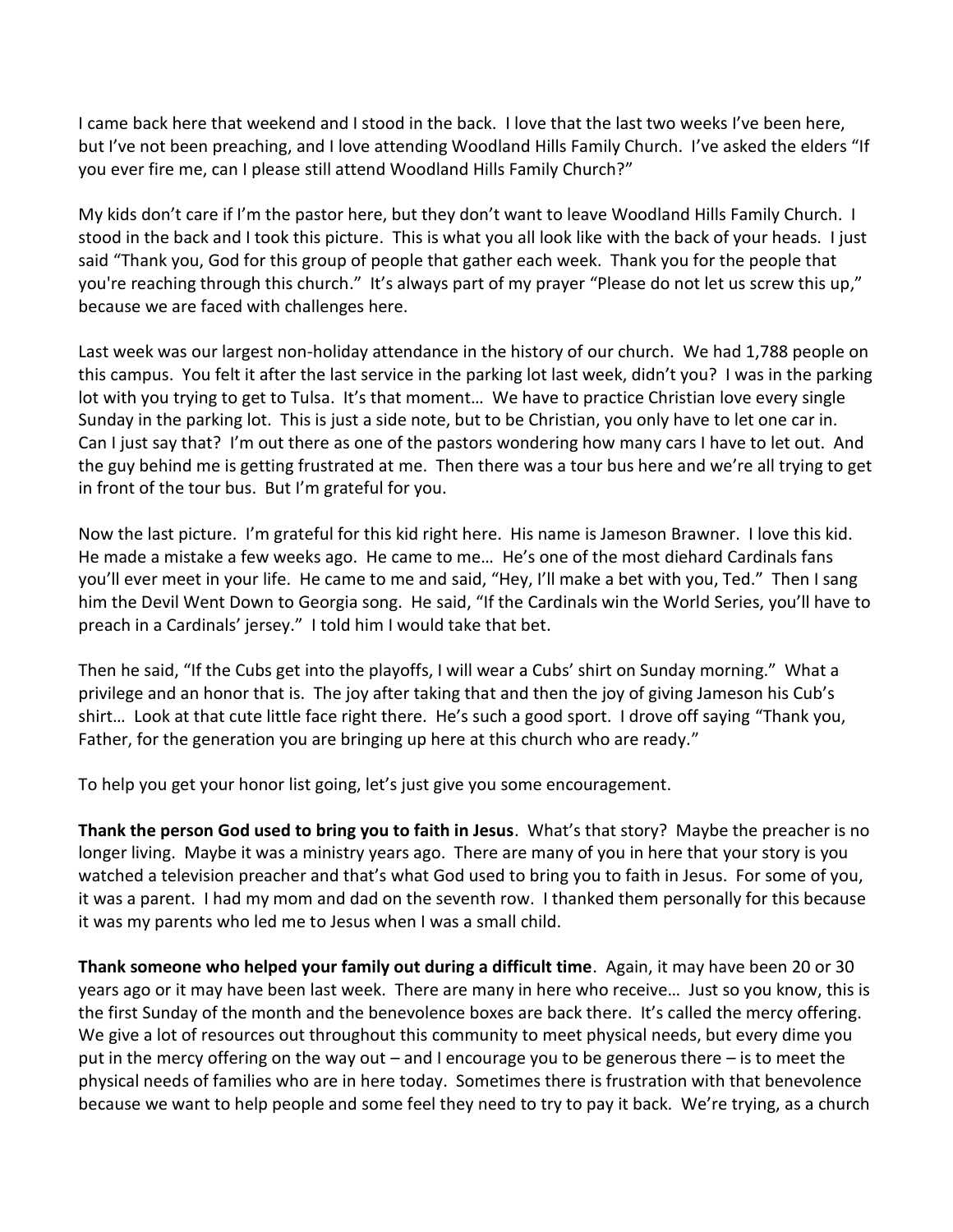family, to gather around you to help you through a difficult time. Just learn the words "Thank you for helping me. Thank you for helping my family." Gratitude changes everything.

**Thank the one who is constantly encouraging you.** Thank the one who is always saying thank you to you. Thank the one who is encouraging and comforting you through a difficult time.

I think our town is the absolute best at this. In the next couple of weeks, you are going to have a ton of opportunity to thank men and women who have sacrificed for you. Find someone wearing a World War II hat or a Korean War hat or a Viet Nam hat or a Coast Guard hat or an Army hat or a Navy hat – whatever hat they are wearing – for the years of their service. I love the hats that give me what ship they were on and the years they served because it's a great conversation starter. Give your kids a postcard that just says "Thank you for serving. Thank you for your sacrifice" and just set it on a table on your way out the door. Thank someone for the fact that you're sitting here today in freedom.

**Thank a friend who accepts you for who you are, but loves you too much to see you stay that way**. Almost every person in here has a friend like this. They love you and accept you and they just shake their head every time you bring your story around. They love and encourage you, but they are speaking God's truth into your life. I would say thank them and then start shaping up. Show them that their investment and their friendship with you is paying off.

**Thank the teacher investing in your child**. This is an opportunity. I just want to give us all a very practical way to do this as you leave here today. As you walk out, you are going to see people wearing red aprons. They make coffee every week and they are faithfully serving. It's just super simple. As you walk out, just see someone and say "Thank you for my light blend. Thank you for the dark blend. I don't know what you're spiking that one with over there, but I love the seasonings. Thank you."

How about being greeted by these folks wearing the shirts? Make eye contact with them. "Thank you. I love your smile." We've heard from people… The smile and hug… We know guests don't like to be hugged so we're not hugging everybody, but the smile I get every Sunday takes me through the week for days. Just like when you go to the restaurant after church today, don't just keep demanding things from the server. Every time they bring something to your table say "Thank you."

Our family is doing a new thing now. When the food hits the table, we applaud. We are food people; we love food. If it's like a real long time before we get our food, we don't applaud because that looks sarcastic. The kids are always trying to ask me when to applaud. And then, for the server, we will applaud. One of our servers from the Keeter Center left after the first service. He told me he told his girlfriend that I was the guy that applauds. Make eye contact and say "Thank you."

When you go to pick up your kids from Critter Street today, look the teachers right in the eyes and say "Thank you for investing in the life of my child." Critter Street is not childcare. Critter Street is an investment in the life of your child. This church is an additional voice in the life of the children here. We want to say what we know mom and dad are saying.